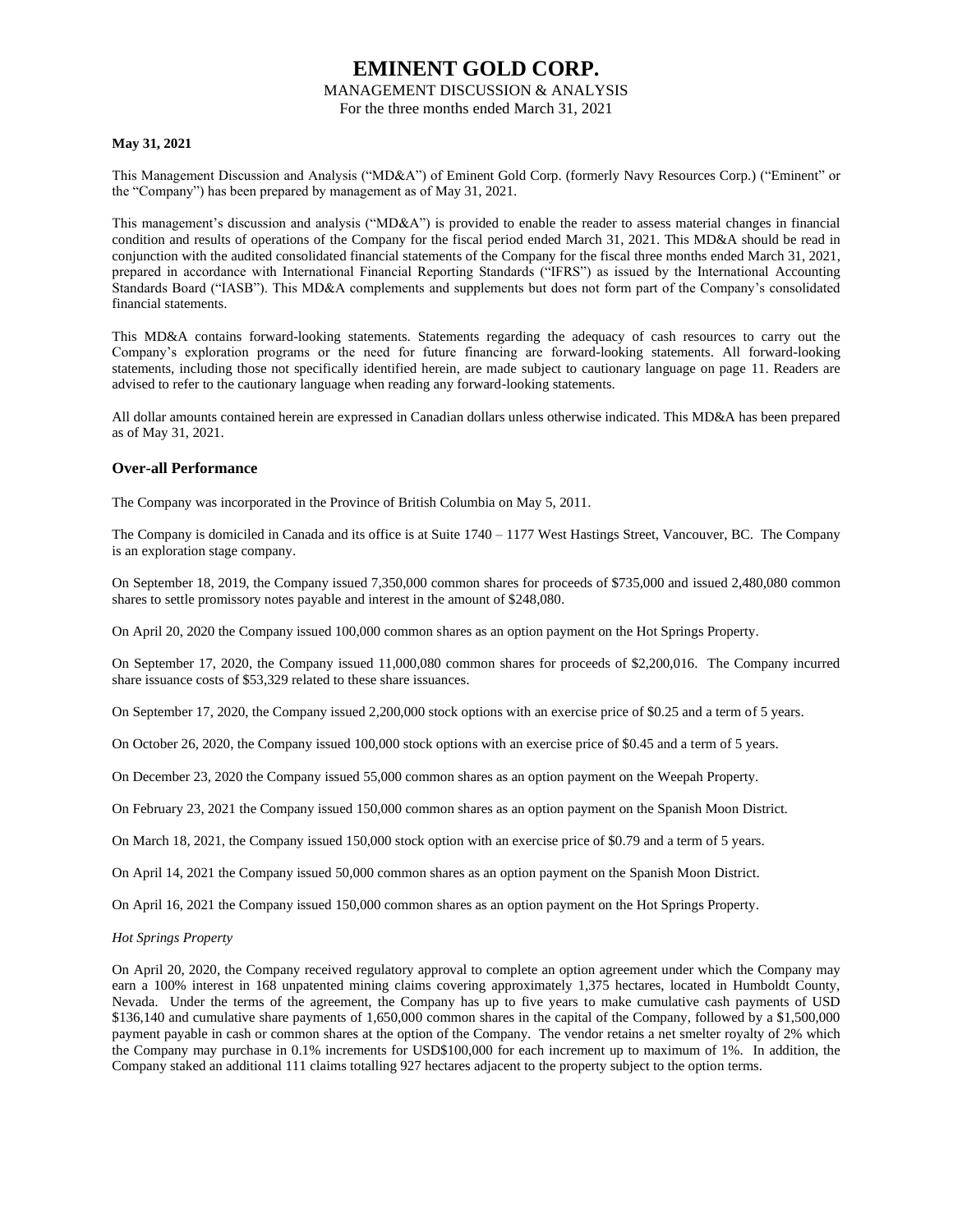# MANAGEMENT DISCUSSION & ANALYSIS

For the three months ended March 31, 2021

### Details of payments are as outlined below:

| Latest Payment Date      | Cash (USD) |        | <b>Shares</b> |          | <b>Balloon Payment</b> |
|--------------------------|------------|--------|---------------|----------|------------------------|
| <b>Effective Date</b>    | \$36,140   | (paid) | 100,000       | (issued) |                        |
| <b>First Anniversary</b> | \$25,000   | (paid) | 150,000       | (issued) |                        |
| Second Anniversary       | \$25,000   |        | 300,000       |          |                        |
| Third Anniversary        | \$25,000   |        | 300,000       |          |                        |
| Fourth Anniversary       | \$25,000   |        | 300,000       |          |                        |
| <b>Fifth Anniversary</b> | nil        |        | 500,000       |          | \$1,500,000            |
| Total                    | \$136,140  |        | 1,650,000     |          | \$1,500,000            |

*Weepah*

On December 14, 2020 the Company entered into an option agreement to acquire a 100% interest in the Weepah claims in Esmeralda County, Nevada, USA. In order to acquire the option, the Company is required to pay payments of US \$1,000,000, and issue 500,000 common shares. The Company issued to a finder 5,000 common shares with a fair value of \$3,150 and will pay US\$5,000 in cash. The optionor maintain a 3% net smelter royalty. The Company may make cumulative payments of US\$2,500,000 to reduce the royalties payable on the entirety of the property to 2%.

A summary of payments is outlined below:

| <b>Shares</b>          |
|------------------------|
| (USD)                  |
| \$50,000<br>(paid)     |
| 50,000<br>(issued)     |
| 100,000<br>\$100,000   |
| \$200,000<br>150,000   |
| \$250,000<br>200,000   |
| \$400,000              |
| \$1,000,000<br>500,000 |
|                        |

On October 20, 2020, the Company paid one optionor US\$12,540 for the claims and paid US\$10,000 for the royalty. The Company is required to pay annual royalty of US\$25,000 for both optionors thereafter.

## *Spanish Moon District*

On January 27, 2021, the Company entered into an option agreements to acquire 100% of the Spanish Moon Property and 87.5% of the Barcelona Property, collectively known as the Spanish Moon District, by making cumulative cash payments of USD\$1,395,000 and issuing 1,250,000 common shares. There optionors maintain a Net Smelter Royalty (NSR) of 3% on the Property. The Company may make cumulative payments of US\$1.0 million to reduce the royalties payable on the entirety of the Property to 2%. The Company is responsible for Property holding costs during the duration of the option agreement.

A summary of payments on the Spanish Moon property is outlined below:

|                             | Cash      |                     |
|-----------------------------|-----------|---------------------|
| <b>Latest Payment Date</b>  | (USD)     | <b>Shares</b>       |
| <b>Effective Date</b>       | \$50,000  | (paid)              |
| 5 days of exchange approval |           | 150,000<br>(issued) |
| <b>First Anniversary</b>    | \$75,000  | 150,000             |
| Second Anniversary          | \$125,000 | 200,000             |
| Third Anniversary           | \$250,000 | 250,000             |
| Fourth Anniversary          | \$250,000 |                     |
| Total                       | \$750,000 | 750,000             |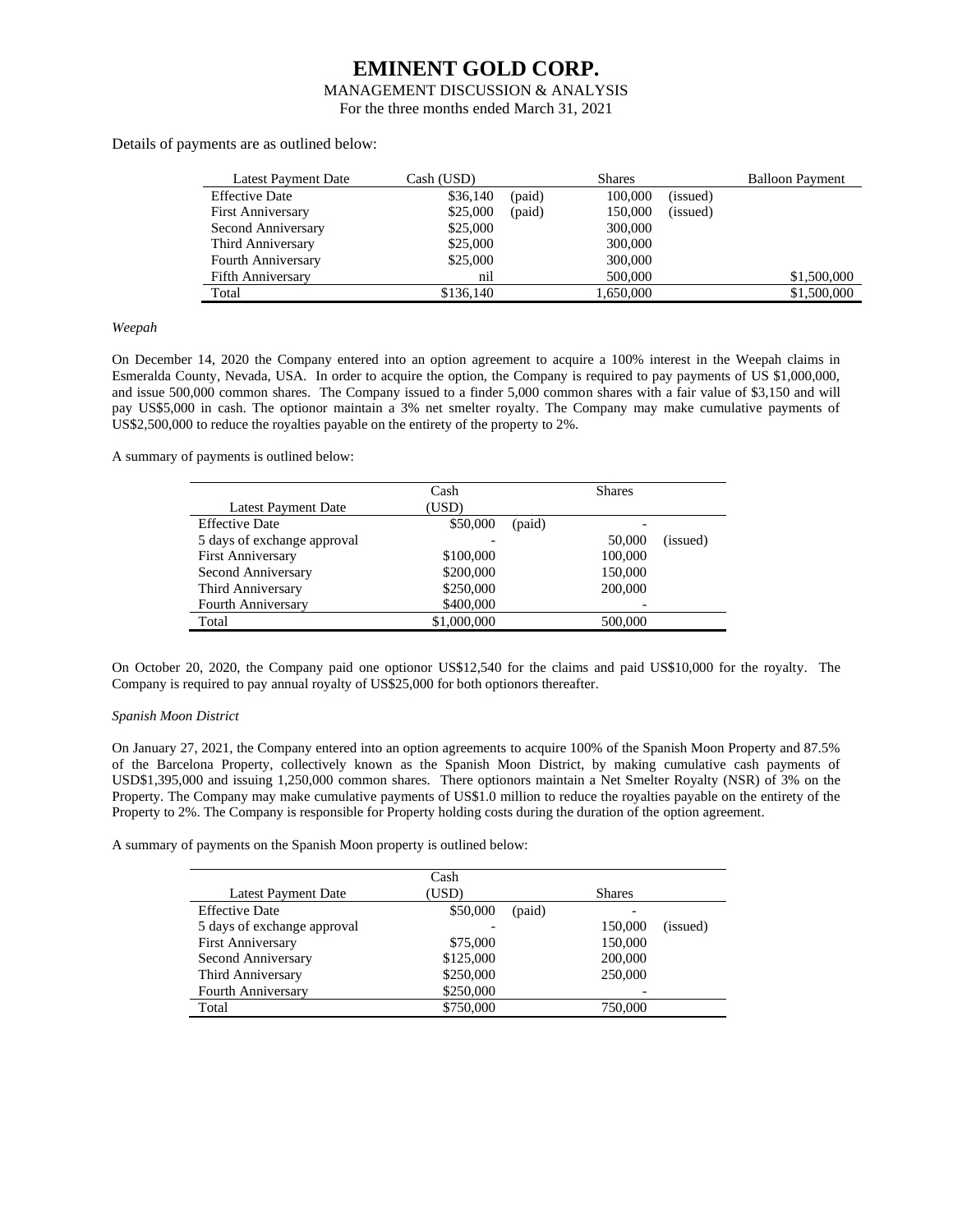MANAGEMENT DISCUSSION & ANALYSIS

For the three months ended March 31, 2021

| A summary of payments on the Barcelona property is outlined below: |  |  |  |  |
|--------------------------------------------------------------------|--|--|--|--|
|--------------------------------------------------------------------|--|--|--|--|

|                             | Cash      |        |               |          |
|-----------------------------|-----------|--------|---------------|----------|
| <b>Latest Payment Date</b>  | (USD)     |        | <b>Shares</b> |          |
| <b>Effective Date</b>       | \$20,000  | (paid) |               |          |
| 5 days of exchange approval |           |        | 50,000        | (issued) |
| <b>First Anniversary</b>    | \$25,000  |        | 50,000        |          |
| Second Anniversary          | \$25,000  |        | 100,000       |          |
| Third Anniversary           | \$25,000  |        | 100,000       |          |
| Fourth Anniversary          | \$25,000  |        | 200,000       |          |
| Firth Anniversary           | \$525,000 |        |               |          |
| Total                       | \$645,000 |        | 500,000       |          |

Costs incurred with respect to the properties are summarized below:

|                                   | <b>Hot Springs</b> |    | Weepah  | <b>Spanish Moon</b><br><b>District</b> |    | <b>Total</b> |
|-----------------------------------|--------------------|----|---------|----------------------------------------|----|--------------|
| <b>Acquisition Costs</b>          |                    |    |         |                                        |    |              |
| Balance, December 31, 2020        | \$<br>157,908      | \$ | 127.410 | \$<br>49.139                           | \$ | 334,457      |
| <b>Additions</b>                  | 42,974             |    | 52,067  | 191.015                                |    | 286,056      |
| Balance, March 31, 2021           | 200,882            |    | 179,477 | 240.154                                |    | 620,513      |
| <b>Deferred Exploration Costs</b> |                    |    |         |                                        |    |              |
| Balance, December 31, 2020        | 442,855            |    | 6,255   |                                        |    | 449,110      |
| Consulting                        | 5.525              |    | 73,305  | 10.030                                 |    | 88,860       |
| Claim maintenance                 |                    |    |         |                                        |    |              |
| <b>Rock Sampling</b>              |                    |    | 114,535 |                                        |    | 114,535      |
| Assays                            | 174                |    | 83.341  |                                        |    | 83.515       |
| Other                             |                    |    | 11,441  | 5,316                                  |    | 16,757       |
| Balance, March 31, 2021           | 448,554            |    | 288,877 | 15,346                                 |    | 752,777      |
| Total                             |                    |    |         |                                        |    |              |
| Balance, December 31, 2020        | 600,763            | S  | 133,665 | \$<br>49,139                           | S  | 783,567      |
| Balance, March 31, 2021           | \$<br>649,436      | \$ | 468,354 | \$<br>255,500                          | \$ | 1,373,290    |

### **Results of Operations**

*Three Months Ended March 31, 2021*

For the three months ended March 31, 2021 and 2020, the Company reported net losses of \$280,660 and \$47,669, respectively.

The net loss before income taxes during the three months ended March 31, 2021 and 2020 are summarized below.

|                                | 2021          |    | 2020   |
|--------------------------------|---------------|----|--------|
| General and administrative     | \$<br>39,176  | \$ | 2,573  |
| Exploration                    | 63,806        |    | 13,650 |
| Professional fees              | 12,803        |    | 11,843 |
| Consulting fees                | 79,730        |    | 15,000 |
| Stock based compensation       | 74,750        |    |        |
| Transfer agent and filing fees | 10,395        |    | 4,603  |
| Net and comprehensive loss     | \$<br>280,660 | S  | 47,669 |

Net and comprehensive loss increased by \$232,991 primarily as a result of consulting fees increasing \$64,730, exploration expense increasing \$50,156 and a stock based compensation charge of \$74,750. The Company anticipates expenses to remain consistent with the quarter ended March 31, 2021 as the Company continues focusing efforts on the Hot Springs Property, the Weepah Property, the Spanish Moon District and evaluating additional properties.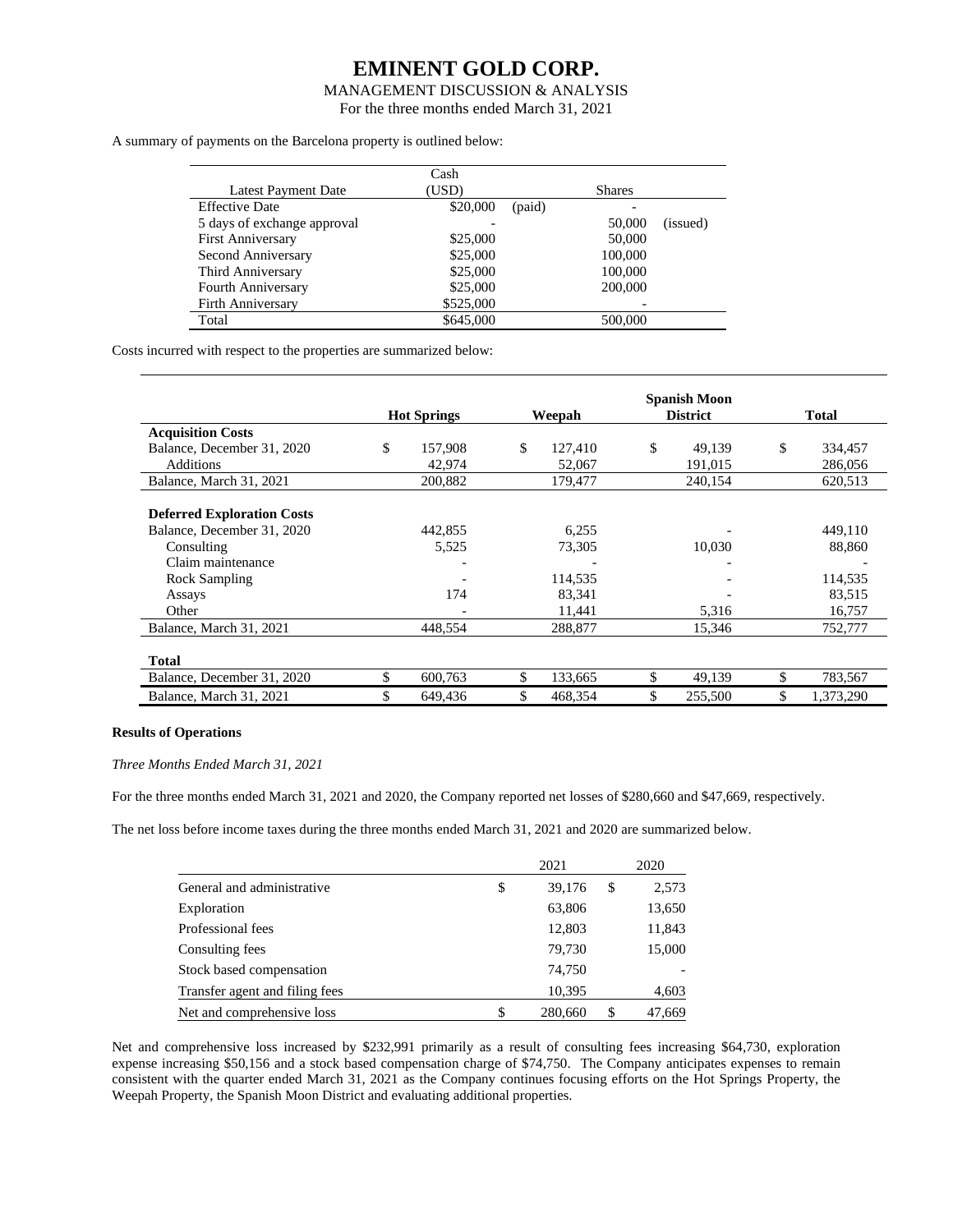# MANAGEMENT DISCUSSION & ANALYSIS

For the three months ended March 31, 2021

# **Summary of Quarterly Results**

|                                  | O1<br>2021  | O4<br>2020  | O3<br>2020   | O <sub>2</sub><br>2020 | O1<br>2020  | O4<br>2019 | O3<br>2019 | O2<br>2019 |
|----------------------------------|-------------|-------------|--------------|------------------------|-------------|------------|------------|------------|
| Net Income (Loss) for the period | \$(280,660) | \$(152,040) | \$(947, 138) | \$(125,741)            | \$(47,669)  | \$(25,829) | \$(19.033) | \$(20,397) |
| Income (Loss) per share          | (0.01)      | (0.00)      | (0.04)       | (0.00)<br>S.           | (0.00)<br>S | (0.00)     | (0.00)     | (0.00)     |

During fiscal 2019, the Companies quarterly results were consistent as the Company did not have a property and thus operating expenditures were focused on consulting fees, professional fees, transfer agent and filing fees and interest charges.

Fiscal 2020's quarterly results have remained consistent from quarter to quarter as the Company continues to increase activity related to financing and investing activities. 2020 Q3 was significantly increased compared to the other periods as a result of stock options issued during the quarter. 2021 Q1 has increased compared to previous periods as a result of stock options being granted in the quarter.

### **Liquidity and Capital Resources**

The Company reported a working capital of \$803,263 at March 31, 2021 compared to working capital of \$1,496,896 as at December 31, 2020. At March 31, 2021, the Company had cash on hand of \$878,575 (December 31, 2020 - \$1,564,945).

Current assets excluding cash at March 31, 2021 consisted of receivables of \$13,920 which consists of GST receivable (December 31, 2020 - \$22,265) and prepaid expenses of \$90,389 (December 31, 2020 - \$43,310).

Current liabilities at March 31, 2021 consist of accounts payable and accrued liabilities of \$179,621 (December 31, 2020 - \$133,624).

There can be no assurance that the Company will have sufficient financing to meet its future capital requirements or that additional financing will be available on terms acceptable to the Company in the future.

### **Off-Balance Sheet Arrangements**

The Company does not utilize off-balance sheet arrangements.

### **Transactions with Related Parties**

During the three months ended March 31, 2021, the Company paid 1950 Consulting Services Ltd., a Company controlled by an officer and director \$22,500 (2020 - \$15,000) for consulting services and paid NW Capital Corp. a Company controlled by an officer and director, \$Nil (2020 - \$2,250) for rent.

During the year end March 31, 2021, the Company paid PBJR Consulting Inc., a Company controlled by an officer and director, \$45,000 (2020 - \$Nil) for consulting services.

Included in stock based compensation is \$74,750 (2020 - \$Nil) related to stock options granted to a director.

Included in accounts payable is \$12,200 (2020 - \$30,866) owing to a director and an officer of the Company.

### **Proposed Transactions**

At the time of this report, the Company is not contemplating any proposed transactions.

### **Critical Accounting Estimates**

Not applicable to Venture Issuers.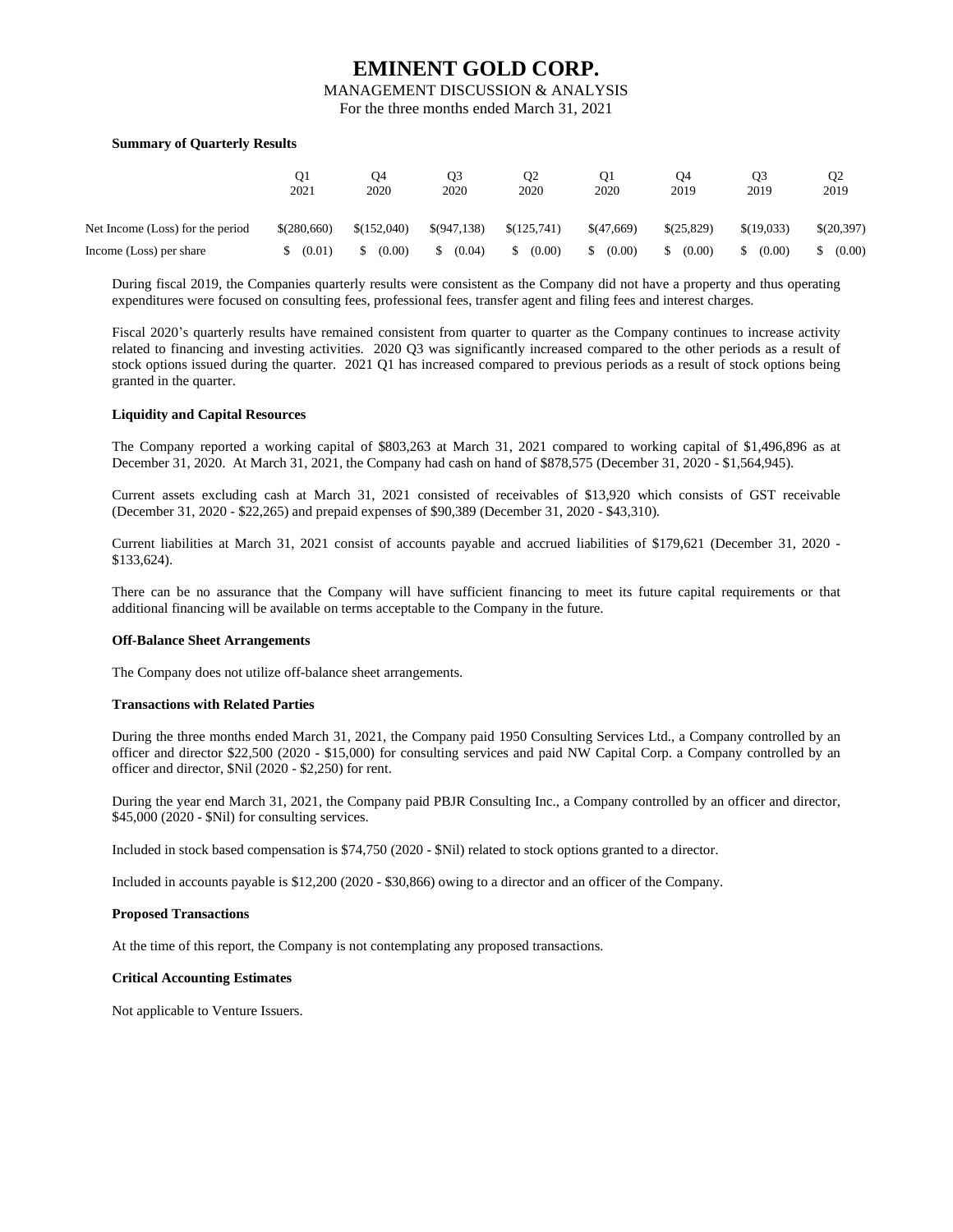## MANAGEMENT DISCUSSION & ANALYSIS

For the three months ended March 31, 2021

#### **Changes in Accounting Policies including Initial Adoption**

The Company has adopted the following new accounting standard and interpretation:

IFRS 16, Leases (effective January 1, 2019) introduced new requirements for the classification and measurement of leases. Under IFRS 16, a lessee no longer classifies leases as operating or financing and records all leases on the condensed consolidated statement of financial position, unless the lease term is 12 months or less or the underlying asset has a low value. The Company has applied a modified retrospective transition approach. The Company does not have any leases, and as a result, this standard had no impact on the Company's financial statements on adoption.

IFRIC 23, Uncertainty over Income Tax Treatments (effective January 1, 2019) provides guidance when there is uncertainty over income tax treatments including, but not limited to, whether uncertain tax treatments should be considered separately; assumptions made about the examination of tax treatments by tax authorities; the determination of taxable profit, tax bases, unused tax losses, unused tax credits, and tax rates; and, the impact of changes in facts and circumstances. This interpretation did not have an impact on the Company's financial statements.

### **Risk Factors**

Exploration-stage mineral exploration companies face a variety of risks and, while unable to eliminate all of them, Eminent aims at managing and reducing such risks as much as possible. Few exploration projects successfully achieve development stage, due to factors that cannot be predicted or anticipated, and even one such factor may result in the economic viability of a project being detrimentally impacted such that it is neither feasible nor practical to proceed. Eminent closely monitors its activities and those factors that could impact them, and employs experienced consultants to assist in its risk management and to make timely adequate decisions. Environmental laws and regulations could also impact the viability of a project. Eminent has ensured that it has complied with these regulations, but there can be changes in legislation outside Eminent's control that could also add a risk factor to a project.

#### **Financial Instruments and Other Instruments**

The carrying amounts of cash, receivables, and accounts payable approximate fair value because of the short-term maturity of these items.

#### **Other Requirements**

Summary of Outstanding Share Data as at May 31, 2021:

Authorized: Unlimited number of common shares without par value.

Issued and outstanding: 36,535,880 common shares.

### **Options**

| <b>Expiry date</b> | <b>Options outstanding</b> |   | <b>Exercise price</b> |
|--------------------|----------------------------|---|-----------------------|
| September 17, 2025 | 2.200,000                  | S | 0.25                  |
| October 26, 2025   | 100,000                    | S | 0.45                  |
| March 18, 2026     | 150,000                    | S | 0.79                  |

### Warrants

The Company has no warrants outstanding.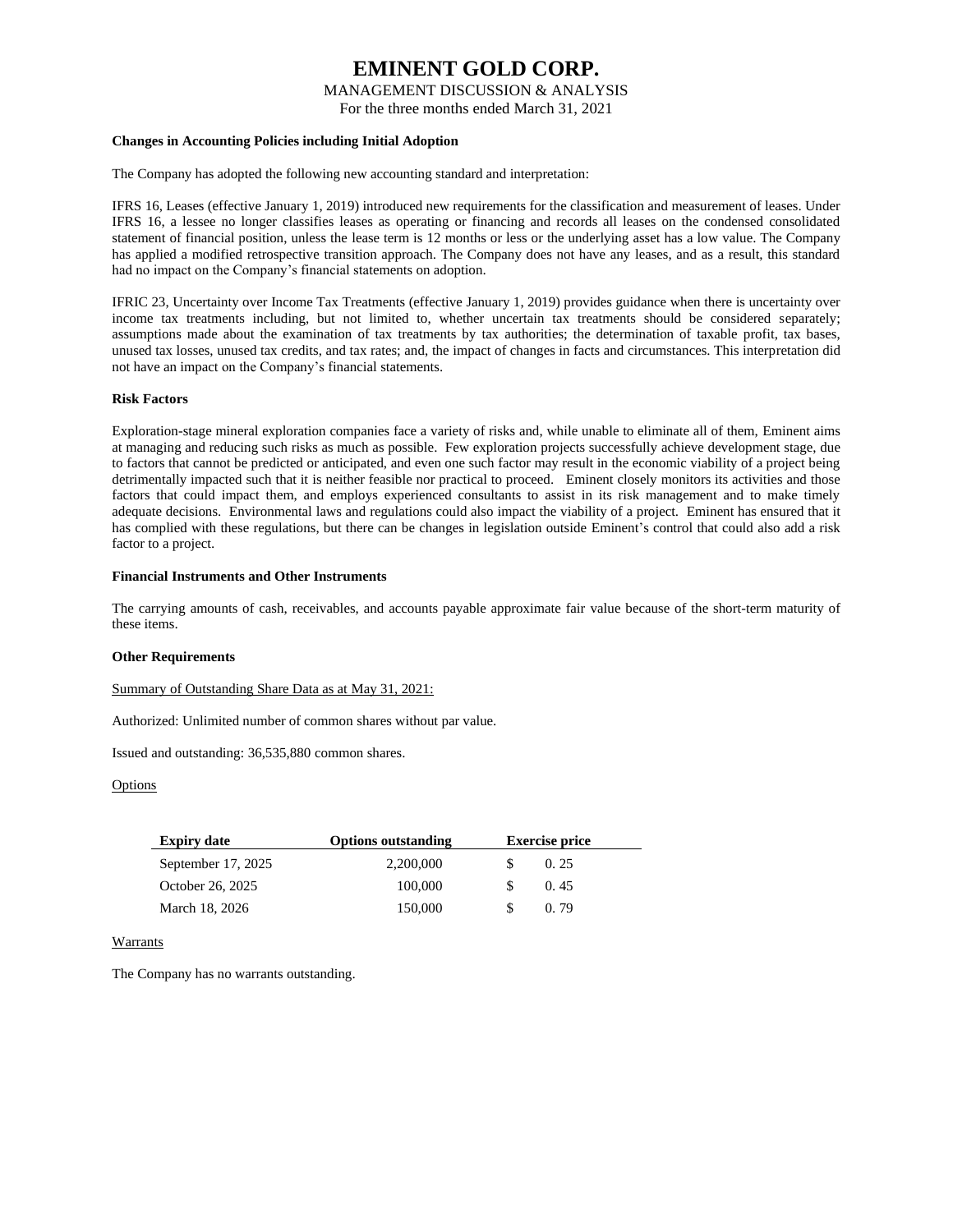# MANAGEMENT DISCUSSION & ANALYSIS

For the three months ended March 31, 2021

#### **Outlook**

The Company may require additional funding for its corporate and overhead expenses in the immediate future, as any increase in corporate activity or material acquisition will require additional financing. Many factors influence the Company's ability to raise funds, including the health of the capital market and the Company's track record. There is no guarantee that the Company will be able to secure additional financings in the future at terms that are favourable, or at all.

#### **Risks and Uncertainties**

The Company's business remains mineral property acquisition, exploration and development business and as a result it may be exposed to a number of operational, financial, regulatory and other risks and uncertainties that are typical in the natural resource industry and common to other companies in the exploration and development stage. These risks may not be the only risks faced by the Company. Additional risks and uncertainties not presently known by the Company or which are presently considered immaterial could adversely impact the Company's business, results of operations, and financial performance in future periods.

#### *COVID-19 Pandemic*

The Company's business, operations, and financial condition, and the market price of the common shares could be materially and adversely affected by the outbreak of epidemics or pandemics or other health crises, including the recent outbreak of COVID-19. To date, there have been a large number of temporary business closures, quarantines, and a general reduction in consumer activity in a number of countries. The outbreak has caused companies and various international jurisdictions to impose travel, gathering and other public health restrictions. While these effects are expected to be temporary, the duration of the various disruptions to businesses locally and internationally and the related financial impact cannot be reasonably estimated at this time. Similarly, the Company cannot estimate whether or to what extent this outbreak and the potential financial impact may extend to countries outside of those currently impacted. Such public health crises can result in volatility and disruptions in the supply and demand for precious and base metals, global supply chains and financial markets, as well as declining trade and market sentiment and reduced mobility of people, all of which could affect commodity prices, interest rates, credit ratings, credit risk, share prices and inflation. The risks to the Company of such public health crises also include risks to employee health and safety, a slowdown or temporary suspension of operations in geographic locations impacted by an outbreak, increased labour and fuel costs, regulatory changes, political or economic instabilities or civil unrest. At this point, the extent to which COVID-19 will or may impact the Company is uncertain and these factors are beyond the Company's control; however, it is possible that COVID-19 may have a material adverse effect on the Company's business, results of operations, and financial condition and the market price of the common shares.

### *Need for Additional Funding*

Further funding may be required by the Company to continue as a going concern. There is no guarantee that the Company will be able to raise sufficient funds. In addition, any future financing may be dilutive to existing shareholders of the Company. Many factors influence the Company's ability to raise funds, including the health of the capital markets, the climate for mineral exploration investment and the Company's track record. Actual funding requirements may vary from those planned due to a number of factors, including the acquisition of new projects. Management is continually assessing the Company's cash needs and potential sources of financing but recognizes there may be some difficulty obtaining such financing due to the current market conditions. There is no guarantee that the Company will be able to secure additional financing in the future at terms that are favourable, or at all.

#### *Share Price Fluctuations*

Securities markets have at times in the past experienced a high degree of price and volume volatility, and the market price of securities of many companies, particularly those considered to be exploration stage companies such as the Company, have experienced wide fluctuations in share prices which have not necessarily been related to their operating performance, underlying asset values or prospects. There can be no assurance that these kinds of share price fluctuations will not occur in the future, and if they do occur, how severe the impact may be on the Company's ability to raise additional funds through equity issues.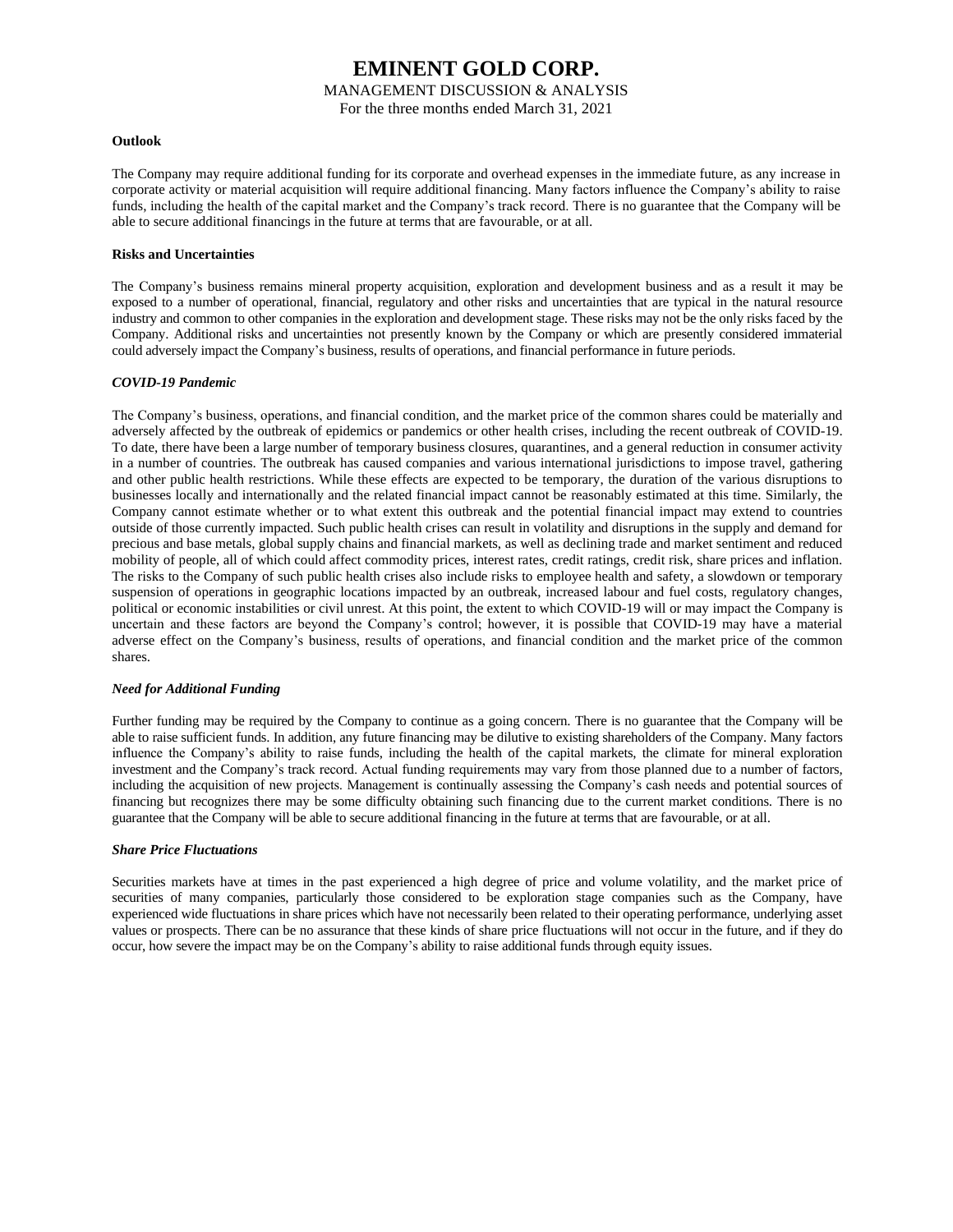# MANAGEMENT DISCUSSION & ANALYSIS

For the three months ended March 31, 2021

## *Exploration stage risks*

Exploration for mineral resources involves a high degree of risk, the cost of conducting programs may be substantial and the likelihood of success is difficult to assess.

Resource exploration and development is a highly speculative business, characterized by a number of significant risks including, but not limited to, unprofitable efforts resulting not only from the failure to discover mineral deposits but also from finding mineral deposits that, though present, are insufficient in quantity and quality to return a profit from production. Few exploration projects successfully achieve development due to factors that cannot be predicted or anticipated, and even one such factor may result in the economic viability of a project being detrimentally impacted such that it is neither feasible nor practical to proceed. The Company closely monitors its activities and those factors that could negatively impact it and employs experienced consultants and key management to assist in its risk management and to make timely decisions regarding future property expenditures.

Other risks associated with projects in the exploration and development stage which could cause delays or prohibit the progress of the overall project include delays in obtaining required government approvals and permits and the inability to obtain suitable or adequate machinery, equipment, road access, power or labour.

### *No Known Mineral Reserves or Mineral Resources*

There are no known bodies of commercial minerals on the Company's mineral properties. The exploration programs undertaken and proposed constitute an exploratory search for mineral resources and mineral reserves or programs to qualify identified mineralization as mineral reserves. There is no assurance that the Company will be successful in its search for mineral resources and mineral reserves.

## *Metal price risk*

The Company is exposed to commodity price risk. Declines in the market price of gold, base metals and other minerals may adversely affect the Company's ability to raise capital in order to fund its ongoing operations. Commodity price declines could also reduce the amount the Company would receive on the disposition of any its mineral property interests to a third party.

## *Operating Hazards and Risks*

The Company's operations are subject to hazards and risks normally associated with the exploration of mineral properties, any of which could cause delays in the progress of the Company's exploration plans, damage to or destruction of property, loss of life and/or environmental damage. Some of these risks include, but are not limited to, unexpected or unusual geological formations; rock bursts, cave-ins, fires, flooding and earthquakes; unanticipated changes in metallurgical characteristics and mineral recovery, unanticipated ground or water conditions, industrial or labour disputes, hazardous weather conditions, cost overruns, land claims and other unforeseen events may occur. A combination of experience, knowledge and careful evaluation may not be able to overcome these risks.

The nature of these risks is such that liabilities might exceed any insurance policy limits, the liabilities and hazards might not be insurable or the Company might not elect to insure itself against such liabilities due to high premium costs or other factors. Such liabilities may have a materially adverse effect on the Company's financial condition and operations and could reduce or eliminate any future profitability and result in increased costs and a decline in the value of the securities of theCompany.

### *Environmental risk*

The Company seeks to operate within environmental protection standards that meet or exceed existing requirements in the country in which the Company operates. Present or future laws and regulations and third party opposition, however, may affect the Company's operations. Future environmental costs may increase due to changing requirements or costs associated with exploring, developing, operating and closing of mines. Programs may also be delayed or prohibited in certain areas. The costs of complying with changes in governmental regulations can negatively impact the Company's financial performance.

### *Reliance on key personnel*

The success of the Company's operations and activities is dependent to a significant extent on the efforts and abilities of its senior management team, as well as outside contractors, experts and its partners. The loss of one or more members of senior management, key employees, contractors or partners, if not replaced, could have a material adverse effect on the Company's business, results of operations and financial performance.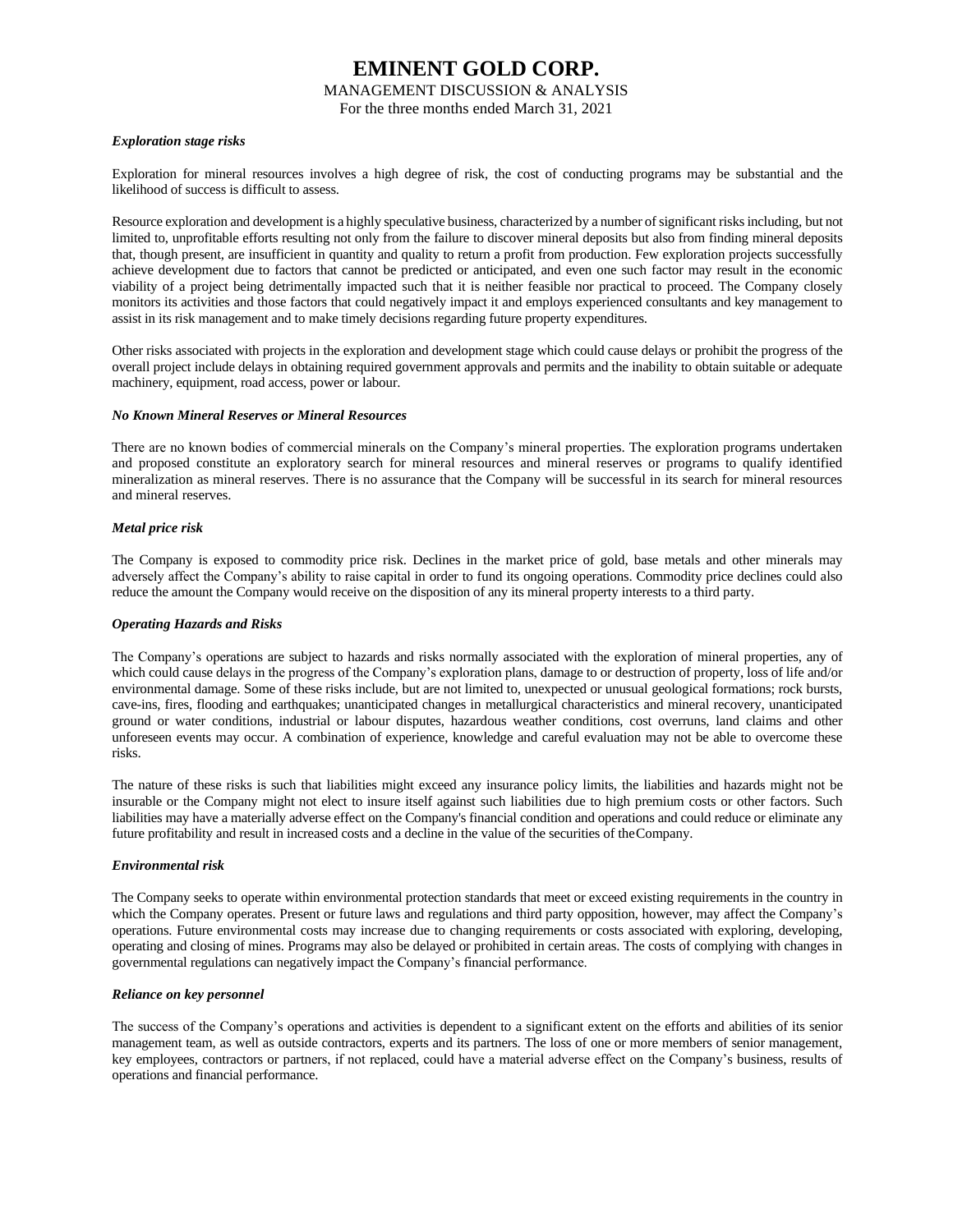# MANAGEMENT DISCUSSION & ANALYSIS

For the three months ended March 31, 2021

### *Title to Properties*

Although the Company has or will receive title opinions for any material properties in which it has an interest, there is no guarantee that title to such properties will not be challenged or impugned. The Company's properties may be subject to prior unregistered agreements or transfers or indigenous land claims and title may be affected by unidentified or unknown defects. Title insurance is generally not available for mineral properties and the Company's ability to ensure that it has obtained secure claims to individual mineral properties or mining concessions may be constrained. A successful challenge to the Company's title to a property or to the precise area and location of a property could cause delays or stoppages to the Company's exploration activities or loss of the Company's rights to explore, develop and extract any ore on that property without reimbursement to the Company. Any such delays, stoppages or loss of title would likely have a material adverse effect on the Company's business, financial condition and results of operations.

### *Conflicts of Interest*

The Company's directors and officers may serve as directors or officers, or may be associated with, other reporting companies, or have significant shareholdings in other companies. To the extent that such other companies may participate in business or asset acquisitions, dispositions, or ventures in which the Company may participate, the directors and officers of the Company may have a conflict of interest in negotiating and concluding on terms with respect to the transaction. If a conflict of interest arises, the Company will follow the provisions of the BC *Business Corporations Act* ("BCBCA") dealing with conflict of interest. These provisions state that where a director has such a conflict, that director must, at a meeting of the Company's directors, disclose his or her interest and refrain from voting on the matter unless otherwise permitted by the BCBCA. In accordance with the laws of the Province of British Columbia, the directors and officers of Eminent are required to act honestly, in good faith, and in the best interest of Eminent.

### *Substantial Expenditures Are Required*

Substantial expenditures are required to establish mineral reserves through drilling and the estimation of mineral reserves or mineral resources in accordance with the CIM Definition Standards. Although significant benefits may be derived from the discovery of a major mineralized deposit, the Company may not discover minerals in sufficient quantities or grades to justify a commercial mining operation and the funds required for development may not be obtained on a timely basis or may not be obtainable on terms acceptable to the Company. Estimates of mineral reserves and mineral resources can also be affected by environmental factors, unforeseen technical difficulties and unusual or unexpected geological formations. In addition, the grades of minerals ultimately mined may differ from those indicated by drilling results. Material changes in mineral reserve or mineral resource estimates, grades, stripping ratios or recovery rates may affect the economic viability of any project.

#### *Inaccurate Estimates*

Unless otherwise indicated, mineralization figures presented by the Company in filings with securities regulatory authorities, press releases and other public statements that may be made from time to time, are based upon estimates made by Company personnel and independent geologists. These estimates are inherently imprecise, as they depend upon geological interpretation and statistical inferences drawn from drilling and sampling analysis, which may prove to be unreliable. As a result, there can be no assurance that mineral resource or other mineralization figures or estimates of costs (including initial capital costs and initial capital intensity) and expenses will be accurate, nor that the resource mineralization could be mined or processed profitably.

### *Governmental Regulation*

The Company's assets and activities are subject to extensive Canadian and US federal, provincial, state, territorial and local laws and regulations governing various matters, including, but not limited to: land access, use and ownership; water use; environmental protection; social consultation and investment; management and use of toxic substances and explosives; rights over and management of natural resources, including minerals and water; prospection, exploration, development and construction of mines, production and reclamation; exports and imports; taxation; mining royalties; restrictions on the movement of capital into and out of the United States (which could impact the Company's ability to repatriate funds to Canada); importation of equipment and goods; transportation; hiring practices and labour standards by the Company and contractors, as well as occupational health and safety, including mine safety; reporting requirements related to investment, social and environmental impacts, health and safety, and other matters; processes for preventing, controlling or halting artisanal or illegal mining activities; and historic and cultural preservation.

The costs and efforts associated with compliance with laws and regulations are already substantial and future laws and regulations, changes to existing laws and regulations or more stringent application and enforcement of current laws and regulations by governmental authorities, could cause additional expenses, capital expenditures, delays in the development of the Company's property, and even restrictions on or suspensions of Company operations. Moreover, these laws and regulations may allow governmental authorities and private parties to bring complaints or lawsuits against the Company based upon alleged damage to property and/or injury to persons resulting from the environmental, health and safety impacts of the Company's past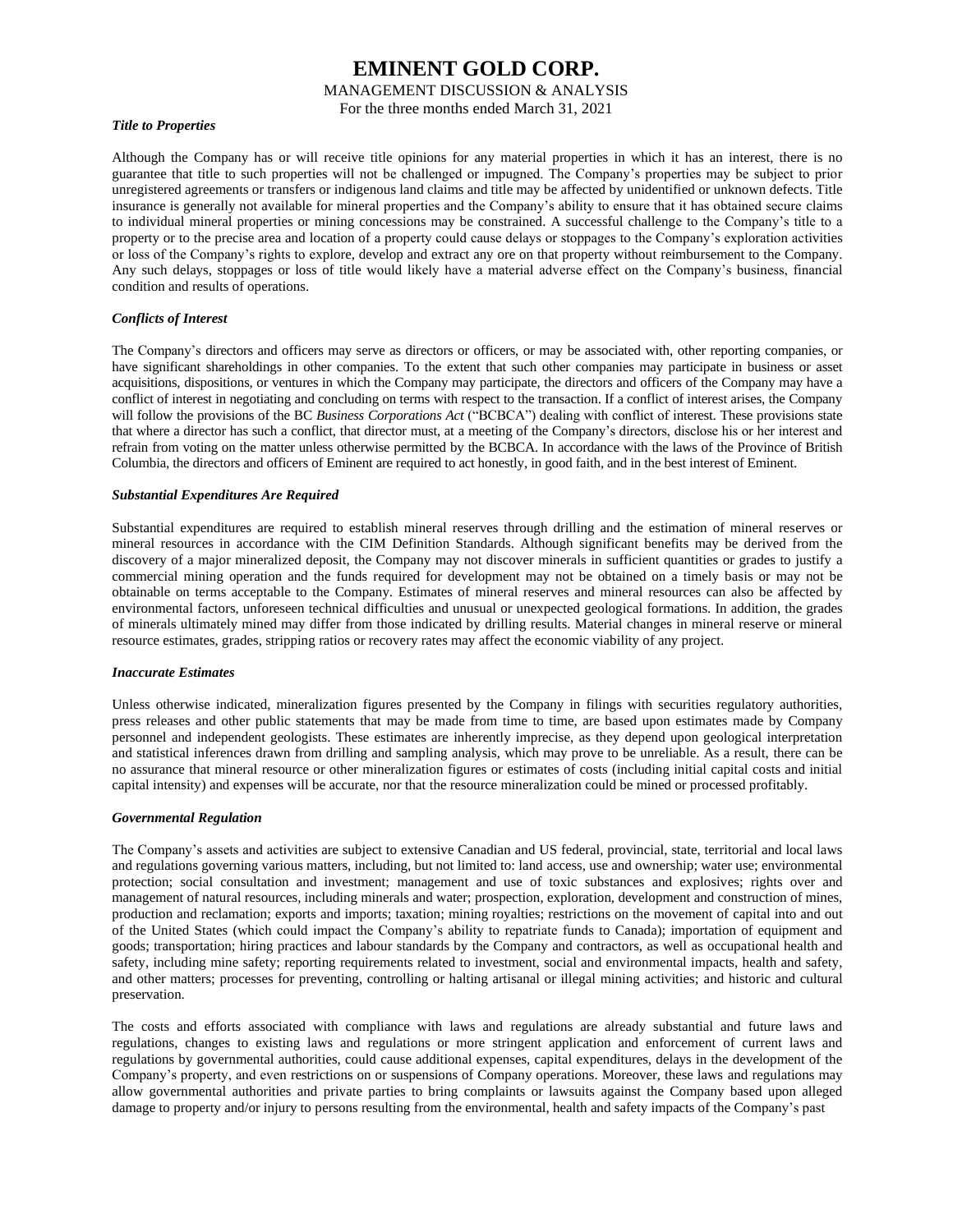# MANAGEMENT DISCUSSION & ANALYSIS

For the three months ended March 31, 2021

and current operations, or possibly even actions or inaction by parties from whom the Company acquired its property, and could lead to the imposition of substantial financial judgments, fines, penalties or other civil or criminal sanctions.

It is challenging to comply strictly with all of the norms that apply to the Company. The Company retains competent and trained staff, professionals, attorneys and consultants in jurisdictions in which it does business; however, there is no certainty that both it and its contractors will continuously be compliant with all applicable laws and regulations. The failure to comply with all applicable norms could lead to financial restatements, fines, penalties and other material negative impacts on the Company.

### *Competitive Conditions*

The Company will actively compete for resource acquisitions, exploration leases, licenses, concessions, and skilled industry personnel with a substantial number of other mining companies, many of which have significantly greater financial resources than the Company. The Company's competitors will include major integrated mining companies and numerous other independent mining companies and individual producers and operators, some of which may have greater liquidity, greater access to credit and other financial resources, newer or more efficient equipment, lower cost structures, more effective risk management policies and procedures and/or greater ability than the Company to withstand losses. The Company's competitors may be able to respond more quickly to new laws or regulations or emerging technologies or devote greater resources to the expansion of their operations than the Company can. In addition, current and potential competitors may make strategic acquisitions or establish cooperative relationships among themselves or with third parties. Competition could adversely affect the Company's ability to acquire suitable new properties in the future. Competition could also affect the Company's ability to raise financing to fund the exploration and development of its properties or to hire qualified personnel. The Company may not be able to compete successfully against current and future competitors, and any failure to do so could have a material adverse effect on the Company's business, financial condition or results of operations.

## *Political Regulatory Risks*

Any changes in government policy may result in changes to laws affecting ownership of assets, exploration policies, monetary policies, taxation, rates of exchange, environmental regulations, labour relations and return of capital. This may affect both the Company's ability to undertake exploration and development activities in respect of present and future properties in the manner currently contemplated, as well as its ability to continue to explore, develop and operate those properties in which it has an interest or in respect of which it has obtained exploration and development rights to date. The possibility that future governments may adopt substantially different policies, which might extend to expropriation of assets, cannot be ruled out.

### *Acquisitions and Joint Ventures*

The Company will evaluate from time to time opportunities to acquire or enter into joint ventures in respect of mining assets and businesses. These acquisitions and joint ventures may be significant in size, may involve granting rights to third parties, may change the scale of the Company's business and may expose it to new geographic, political, operating, financial and geological risks. The Company's success in its acquisition and joint venture activities will depend on its ability to successfully negotiate arrangements, identify suitable acquisition and joint venture candidates and partners, acquire or enter into a joint venture with them on acceptable terms and integrate their operations successfully with those of the Company.

Any acquisitions or joint ventures would be accompanied by risks, such as the difficulty of assimilating the operations and personnel of any acquired companies; the potential disruption of the Company's ongoing business; the inability of management to maximize the financial and strategic position of the Company through the successful incorporation of acquired assets and businesses or joint ventures; additional expenses associated with amortization of acquired intangible assets; the maintenance of uniform standards, controls, procedures and policies; the impairment of relationships with employees, customers and contractors as a result of any integration of new management personnel; dilution of the Company's present shareholders or of its interests in its subsidiaries or assets as a result of the issuance of shares to pay for acquisitions or the decision to grant earning or other interests to a joint venture partner; and the potential unknown liabilities associated with acquired assets and businesses. There can be no assurance that the Company would be successful in overcoming these risks or any other problems encountered in connection with such acquisitions or joint ventures. There may be no right for shareholders to evaluate the merits or risks of any future acquisition or joint venture undertaken except as required by applicable laws and regulations.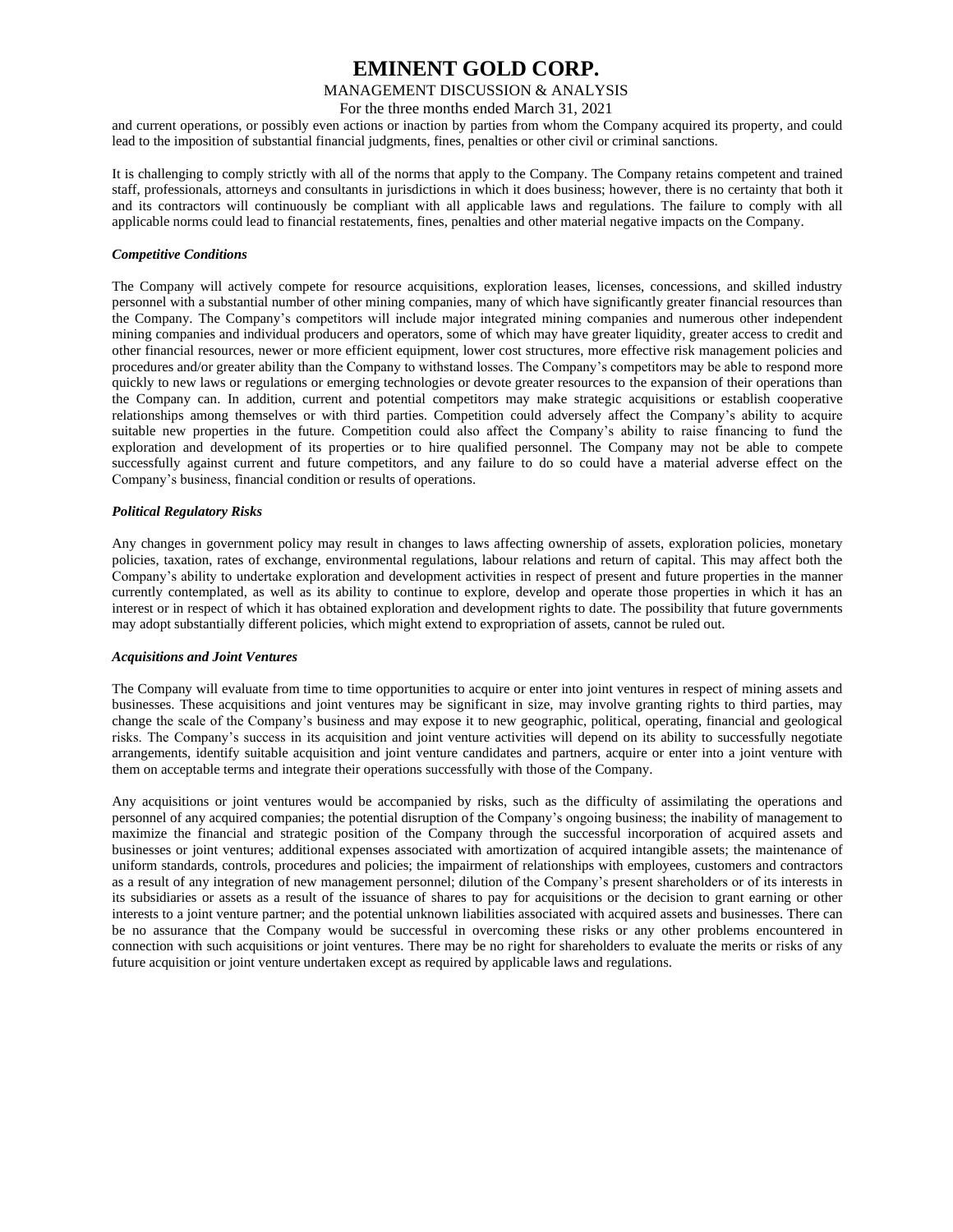MANAGEMENT DISCUSSION & ANALYSIS

For the three months ended March 31, 2021

# *Infrastructure*

Exploration, development and processing activities depend on adequate infrastructure. Reliable roads, bridges, power sources and water supply are important elements of infrastructure, which affect access, capital and operating costs. The lack of availability on acceptable terms or the delay in the availability of any one or more of these items could prevent or delay the exploration or development of the Company's mineral properties. If adequate infrastructure is not available in a timely manner, there can be no assurance that the exploration or development of the Company's mineral properties will be commenced or completed on a timely basis, if at all. Furthermore, unusual or infrequent weather phenomena, sabotage, government or other interference in the maintenance or provision of necessary infrastructure could adversely affect our operations. Failure to adequately meet these infrastructure requirements or changes in the cost of such requirements could affect the Company's ability to carry out exploration and future development operations and could have a material adverse effect on the Company's business, financial condition, results of operations, cash flows or prospects.

### *Fluctuations in Foreign Currency Exchange Rates*

The Company reports its financial results and maintains its accounts in Canadian dollars. The Company's operations in the United States make it subject to foreign currency fluctuations and such fluctuations may materially affect the Company's financial position and results. The Company has not hedged its exposure to currency fluctuations.

## *Claims and Legal Proceedings*

The Company and/or its directors and officers may be subject to a variety of civil or other legal proceedings, with or without merit. From time to time in the ordinary course of its business, the Company may become involved in various legal proceedings, including commercial, employment and other litigation and claims, as well as governmental and other regulatory investigations and proceedings. Such matters can be time-consuming, divert management's attention and resources and cause the Company to incur significant expenses. Furthermore, because litigation is inherently unpredictable, the results of any such actions may have a material adverse effect on the Company's business, operating results or financial condition.

## *Going Concern Risk*

The Financial Statements have been prepared on a going concern basis under which an entity is considered to be able to realize its assets and satisfy its liabilities in the ordinary course of business. The assessment of the Company's ability to continue as a going concern and to raise sufficient funds to pay for its ongoing operating expenditures and meet its liabilities for the ensuing year involves significant judgment based on historical experience and other factors, including expectation of future events that are believed to be reasonable under the circumstances. The Company's future operations are dependent upon the identification and successful completion of equity or debt financings and the achievement of profitable operations at an indeterminate time in the future. There can be no assurances that the Company will be successful in completing equity or debt financings or in achieving profitability.

### *Information Systems and Cyber Security*

The Company's operations depend on information technology ("IT") systems. These IT systems could be subject to network disruptions caused by a variety of sources, including computer viruses, security breaches and cyber-attacks, as well as disruptions resulting from incidents such as cable cuts, damage to physical plants, natural disasters, terrorism, fire, power loss, vandalism and theft. The Company's operations also depend on the timely maintenance, upgrade and replacement of networks, equipment, IT systems and software, as well as pre-emptive expenses to mitigate the risks of failures. Any of these and other events could result in IT system failures, delays and/or increase in capital expenses. The failure of IT systems or a component of information systems could, depending on the nature of any such failure, adversely impact the Company's reputation and results of operations.

Although to date the Company has not experienced any material losses relating to cyber-attacks or other information security breaches, there can be no assurance that the Company will not incur such losses in the future. The Company's risk and exposure to these matters cannot be fully mitigated because of, among other things, the evolving nature of these threats. As a result, cyber security and the continued development and enhancement of controls, processes and practices designed to protect systems, computers, software, data and networks from attack, damage or unauthorized access remain a priority. As cyber threats continue to evolve, the Company may be required to expend additional resources to continue to modify or enhance protective measures or to investigate and remediate any security vulnerabilities.